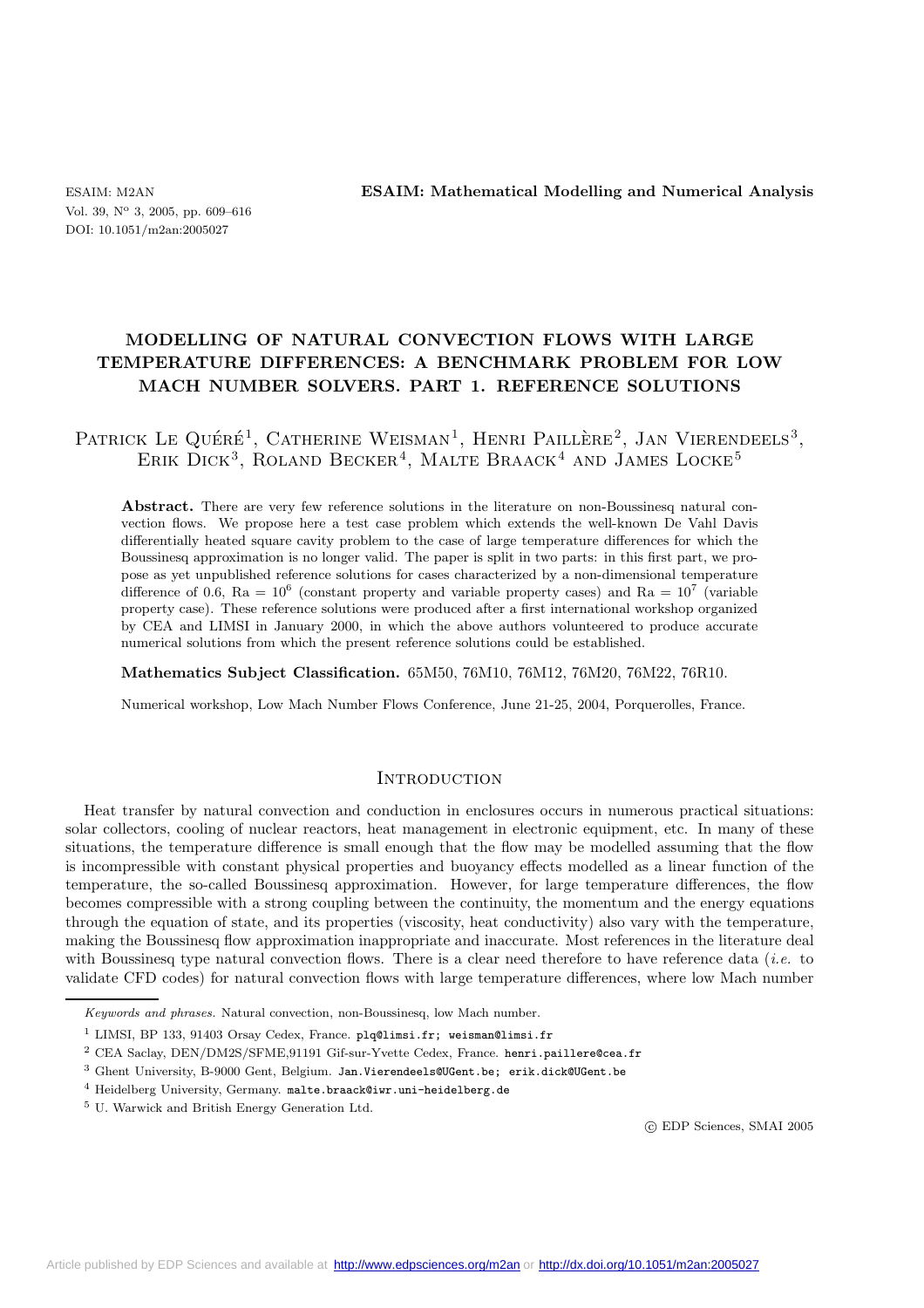

FIGURE 1. Differentially heated square cavity problem.

effects come into play. A test case was designed, extending the well-known de Vahl Davis benchmark problem [5] to cases with large temperature differences.

In January 2000, CEA and LIMSI organized a first international benchmark [11] dealing with this test case, with the objective of establishing reference (*i.e.* grid and model independent) solutions from a code-to-code comparison of various flow models and solvers. Twenty-two contributions were received and they enabled to point out several numerical difficulties – such as mass and energy conservation issues, post-processing of Nusselt numbers and CPU performance constraints. Following this benchmark, several participants performed further calculations to derive reference solutions. Their results which were not published, are presented here. In the second part of the paper, we will describe the results obtained in the framework of the conference on "Mathematical and numerical aspects of low Mach number flows" organized by INRIA and MAB in June 2004.

#### 1. A natural convection test-case

#### 1.1. **Description**

The test-case selected for the numerical conference organized by INRIA and MAB in June 2004 is the differentially heated square cavity problem depicted in Figure 1. It is similar to the well-known benchmark [5] for incompressible flow solvers which produced a set of reference solutions for different Rayleigh numbers Ra, ranging from  $10^3$  to  $10^6$  [4], later extended up to  $10^8$  close to the end of the steady laminar regime [8]. We recall that for a perfect gas, the Rayleigh number is defined as

$$
\text{Ra} = \Pr \frac{g\rho_o^2 (T_h - T_c)L^3}{T_o \mu_o^2} \tag{1}
$$

where Pr is the Prandtl number (0.71 for air), g is the gravity, L the height of the cavity,  $T_h$  and  $T_c$  the hot and cold temperatures applied to the vertical walls,  $T_o$  a reference temperature equal to  $(T_h + T_c)/2$ ,  $\rho_o$  reference density corresponding to  $T_o$ , and  $\mu$  the coefficient of viscosity at  $T_o$ . The temperature differences may be defined by the non-dimensional parameter  $\epsilon$ :

$$
\epsilon = (T_h - T_c)/(T_h + T_c). \tag{2}
$$

For small enough  $\epsilon$ , compressibility effects may be neglected, and incompressible flow models with the Boussinesq approximation are valid and accurate enough to compute the flow and the heat transfer to the walls [7].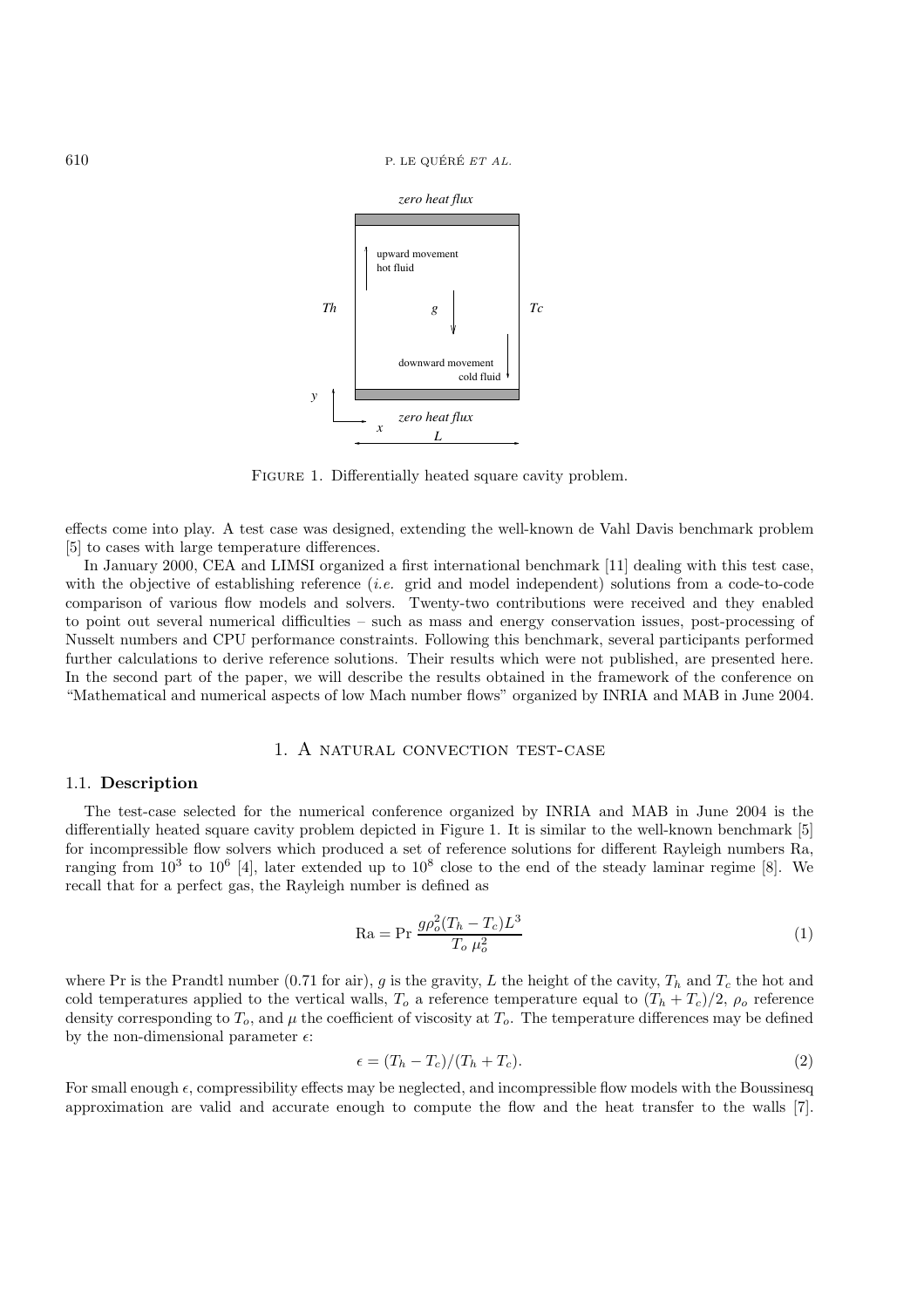The latter is characterized by the local and average Nusselt numbers Nu and  $\overline{\text{Nu}}$ .

$$
\text{Nu}(y) = \frac{L}{k_o(T_h - T_c)} k \frac{\partial T}{\partial x}\bigg|_w, \quad \overline{\text{Nu}} = \frac{1}{L} \int_{y=0}^{y=L} \text{Nu}(y) \, dy
$$

where  $k(T)$  is the thermal conductivity and  $k_o = k(T_o)$ . For large temperature differences, the Boussinesq assumptions break down and one needs to resort to a compressible flow model, or since the Mach numbers remain small, to a low Mach number approximation model. Chenoweth and Paolucci [3] have studied in detail the effects of Ra and  $\epsilon$  on flow patterns and heat transfer, but used temperature-dependent properties as well as varying Prandtl number. Polezhaev [14] studied the  $\epsilon = 0.2$  case with temperature-dependent properties and constant Prandtl number. Le Quéré *et al.* [9] have also studied the non-Boussinesq cases (up to  $\epsilon = 0.6$ ) with Sutherland's laws for viscosity and thermal conductivity.

#### 1.2. **Governing equations**

We consider in this study the Navier-Stokes equations describing the flow of a compressible, calorically and thermally perfect gas, with constant Prandtl number. In conservative form, they read:

$$
\frac{\partial}{\partial t}\rho + \nabla \cdot (\rho \underline{u}) = 0
$$
\n
$$
\frac{\partial}{\partial t}(\rho u) + \nabla \cdot (\rho \underline{u} \otimes \underline{u} + p\underline{I}) = \rho \underline{g} + \nabla \cdot \underline{\tau}
$$
\n
$$
\frac{\partial}{\partial t}(\rho E) + \nabla \cdot (\rho \underline{u}H) = \nabla \cdot (k\nabla T) + \rho \underline{g} \cdot \underline{u}
$$
\n
$$
p = \rho RT = (\gamma - 1)\rho (E - \frac{1}{2} ||\underline{u}||^2)
$$
\n(3)

where  $\rho$ ,  $u$ ,  $p$ ,  $E$  and  $H$  are respectively the density, velocity, pressure, specific total energy and specific total enthalpy. g  $\overline{a}$ and  $\mathbf{r}$  represent respectively the gravity and the viscous stress tensor,

$$
\underline{\tau} = \mu \left( \nabla \underline{u} + \nabla^T \underline{u} - \frac{2}{3} (\nabla \cdot \underline{u}) \underline{I} \right).
$$

 $\mu$  and k are respectively the dynamic viscosity and the heat conduction coefficients. At low Mach numbers, the dissipation term  $\nabla \cdot (\underline{\tau} \cdot \underline{u})$  in the energy equations may be neglected, and was omitted in the equation.

 $\frac{1}{2}$  For non-conservative solvers based on low Mach number asymptotic approximations of the Navier-Stokes equations, the energy equation may be written in different forms, in terms of specific internal energy, enthalpy or temperature. For a perfect gas, and neglecting the energy dissipation term, the following form is advocated:

$$
\rho c_p \left( \frac{\partial}{\partial t} T + \underline{u} \cdot \nabla T \right) = \nabla \cdot (k \nabla T) + \frac{\mathrm{d} \overline{P}(t)}{\mathrm{d} t}
$$

where  $\overline{P}(t)$  is the (spatially uniform) thermodynamic pressure in the domain, and  $c_p$  is the specific heat at constant pressure, which may be expressed in terms of the ratio of specific heats  $\gamma$  and the gas constant R,  $c_p = \gamma R / (\gamma - 1).$ 

In the general case the evolution of  $\overline{P}(t)$  is governed by a first order equation invoking the mass and heat fluxes at the boundary [12]. In the case of a cavity with impervious walls, this equation of evolution reduces to

$$
\frac{d\overline{P}}{dt} = (\gamma - 1) \int_{\partial \Omega} \kappa \nabla T . \mathbf{n} \, d\sigma \quad . \tag{4}
$$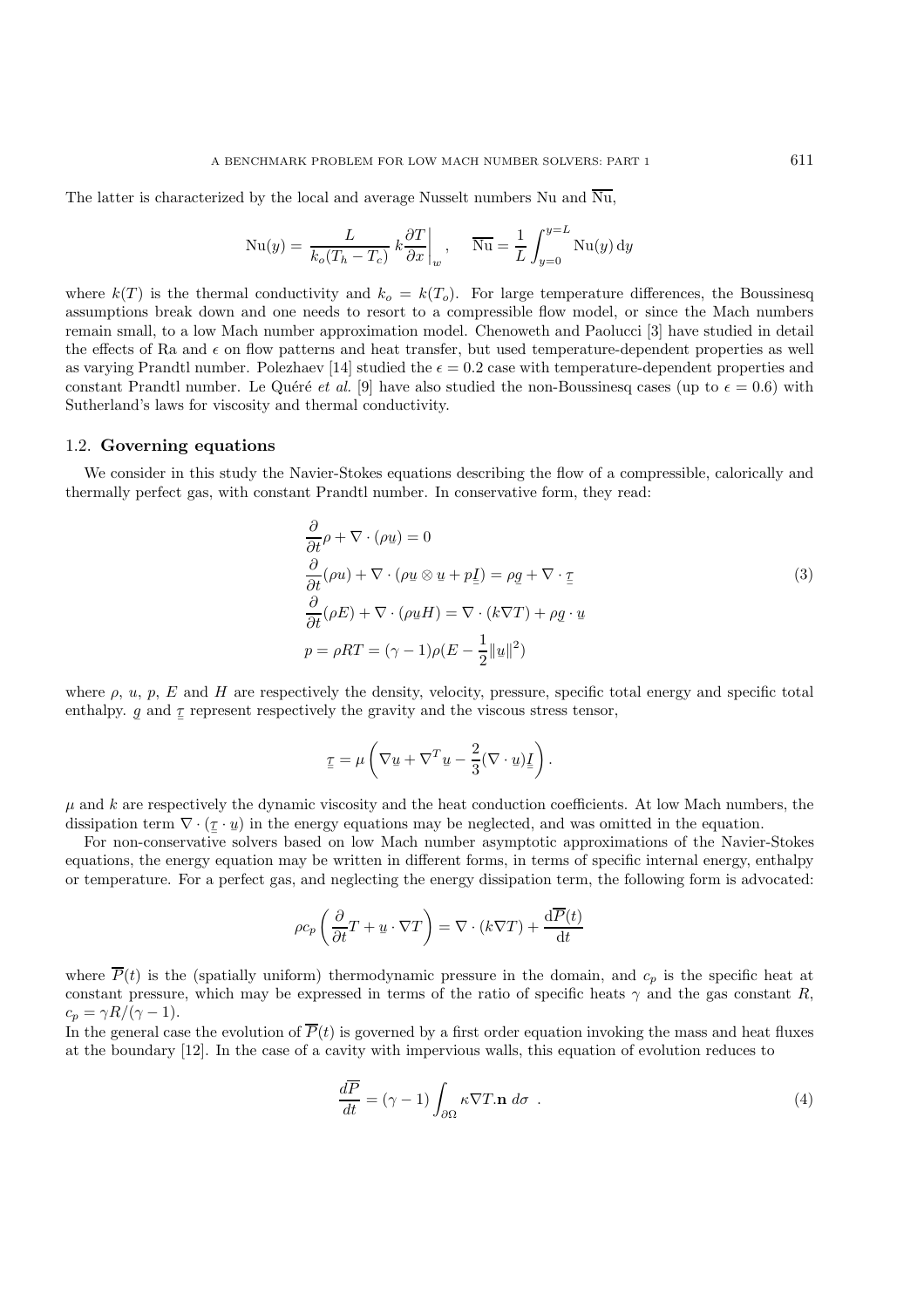Alternatively,  $\overline{P}(t)$  can be obtained directly from the constraint of global conservation of mass contained in the cavity at initial time

$$
\overline{P}(t) = P_0 \frac{\int \frac{1}{T_0} dv}{\int \frac{1}{T} dv} . \tag{5}
$$

In this study, we shall assume either constant or temperature-dependent transport coefficients  $\mu(T)$  and  $k(T)$ , given by Sutherland's law:

$$
\frac{\mu(T)}{\mu^*} = \left(\frac{T}{T^*}\right)^{\frac{3}{2}} \frac{T^* + S}{T + S}, \quad k(T) = \frac{\mu(T)\gamma R}{(\gamma - 1)Pr}
$$

with  $T^* = 273$  K,  $S = 110.5$  K,  $\mu^* = 1.68 \times 10^{-5}$  kg/m/s,  $\gamma = 1.4$  and  $R = 287$  J/kg/K, and Pr = 0.71. It is noted that at steady state, integration of the energy equation over the volume of the cavity represented in Figure 1 implies that the average Nusselt numbers on the vertical walls denoted by L (left wall at  $T_h$ ) and R (right wall at  $T_c$ ) are equal:

$$
\overline{\mathrm{Nu}}_L = \overline{\mathrm{Nu}}_R. \tag{6}
$$

## 1.3. **Initial conditions**

In each case, the problem is completely defined by the Rayleigh number, the value of  $\varepsilon$  and the following coefficients:

$$
P_o = 101325 \text{ Pa}
$$
  
\n
$$
T_o = 600 \text{ K}
$$
  
\n
$$
R = 287 \text{ J/kg/K}
$$
  
\n
$$
\rho_o = \frac{P_o}{RT_o}
$$
  
\n
$$
Pr = 0.71
$$
  
\n
$$
\gamma = 1.4
$$
  
\n
$$
g = 9.81 \text{ m/s}^2.
$$

Spatially uniform initial conditions are imposed,  $\forall (x, y) \in [0, L]^2$ ,

$$
T(x, y) = T_o
$$

$$
\rho(x, y) = \rho_o
$$

$$
\overline{P}(t = 0) = P_o
$$

$$
u(x, y) = v(x, y) = 0.
$$

## 1.4. **Boundary conditions**

On the hot wall, a temperature of  $T_h = T_o(1+\varepsilon)$  is imposed, and on the cold wall, a temperature of  $T_c = T_o(1 - \varepsilon)$  is imposed. On the horizontal walls, adiabatic conditions are applied. On all walls, the no-slip condition is imposed for the velocity.

#### 1.5. **Required results and workshop contributions**

Participants were asked to produce solutions for several test cases in a given format so as to be easily manipulated for the purpose of comparison. More than 25 contributions were received, which are reported in [11] and will not be discussed here.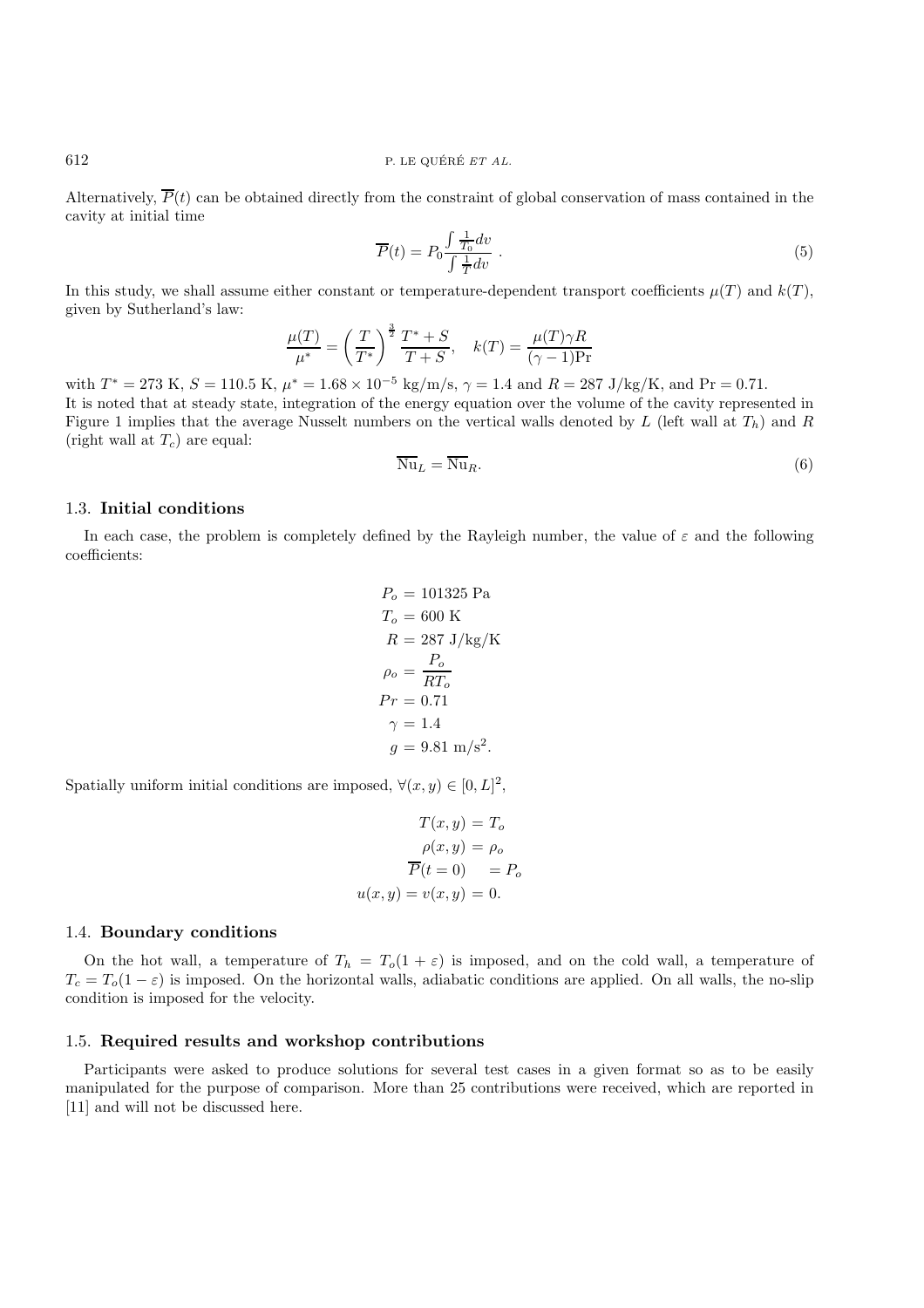## 2. Reference test cases and contributors

During the round table discussion that took place in the January 2000 workshop, it was suggested that the comparison exercise would be incomplete if the opportunity was not taken to try to establish reference solutions for a few of the test cases. It was also proposed that these solutions should be established from a consensus between different contributors, rather than imposed from a single contributor, given the uncertainties in the underlying modelling approaches. Several contributors volunteered to perform additional calculations with the challenge to provide results of assessed quality that could be used to derive these reference solutions. These participants were asked to produce "grid-converged" results, or to ensure that their numerical results were sufficiently accurate by refining the mesh until the solutions varied no more (at least for the first four digits).

The three test cases which were selected are the following.

- Test case T1: Ra =  $10^6$ ,  $\epsilon = 0.6$  and constant properties  $\mu = \mu^*$ .
- Test case T2:  $Ra = 10^6$ ,  $\epsilon = 0.6$  and Sutherland law  $\mu = \mu(T)$ .
- Test case T3: Ra =  $10^7$ ,  $\epsilon = 0.6$  and Sutherland law  $\mu = \mu(T)$ .

## 2.1. **Contributors**

#### 2.1.1. *J. Locke, British Energy Generation Ltd and U. Warwick, UK*

The solutions were obtained by solving the steady-state equations, and using iteration to maintain the correct mass of fluid. The work was carried out using FEAT [6], a fluid modelling program developed by British Energy Generation Ltd. FEAT is a Finite Element code, which uses quadratic elements for accurate and smooth solutions. Upwinding is not usually needed, which allows  $h<sup>4</sup>$  truncation errors, and very fast mesh-convergence. The method of solution for a steady state of a non-linear equations system is based on Newton-Raphson iteration, and uses the frontal algorithm to solve the linearized system for each iteration. FEAT is used for low Mach number flows, but implements the full compressible form of the Navier-Stokes equations in order to deal with property dependence due to large temperature differences. The local pressure gradients in the equation for thermal energy conservation are ignored and, as well as this, the enthalpy is assumed to be a function of temperature alone. This means that the thermal energy is effectively decoupled from the energy in the flow field, and that FEAT cannot model sound waves.

#### 2.1.2. *R. Becker and M. Braack, Heidelberg University, Germany*

The authors apply flow equations valid for low Mach number flow, and formulated in primitive variables where the total pressure is split in a hydrodynamical part and a thermodynamic part [1]. The hydrodynamical pressure is neglected in the equation of state, because it is several orders of magnitude smaller than the thermodynamic pressure, which is constant in space. The gas law becomes an algebraic equation for the density, in contrast to the full compressible formulation where it is the equation for the total pressure. The discretization is based on conforming bilinear Finite Elements on quadrilateral meshes. The Galerkin formulation is stabilized by introducing additional least-square terms. The discretized non-linear equations are solved by a quasi-Newton method and the resulting linear equations by multigrid iterations (V-cycle), with block-ILU smoothing. The results are obtained on equidistant tensor grids. Further details are available in [2].

## 2.1.3. *J. Vierendeels and E. Dick, Ghent University, Belgium*

An AUSM (Advection Upwind Splitting Method) based discretization method is implemented, with an explicit third-order upwind discretization for the convective part, a line-implicit central discretization for the acoustic part and for the normal diffusive fluxes. The tangential fluxes are discretized centrally and treated explicitly [15]. For vanishing Mach number, stabilization terms are added to the mass flux. A low Mach number preconditioning of the convective fluxes is also used. A semi-implicit line method in multistage form is used because of the explicit third-order discretization of the convective part. The multistage semi-explicit method is accelerated with the multigrid method, using a full approximation scheme in a W-cycle with six levels of grids. The pressure in each node is re-scaled after each MG cycle so as to enforce the mass conservation.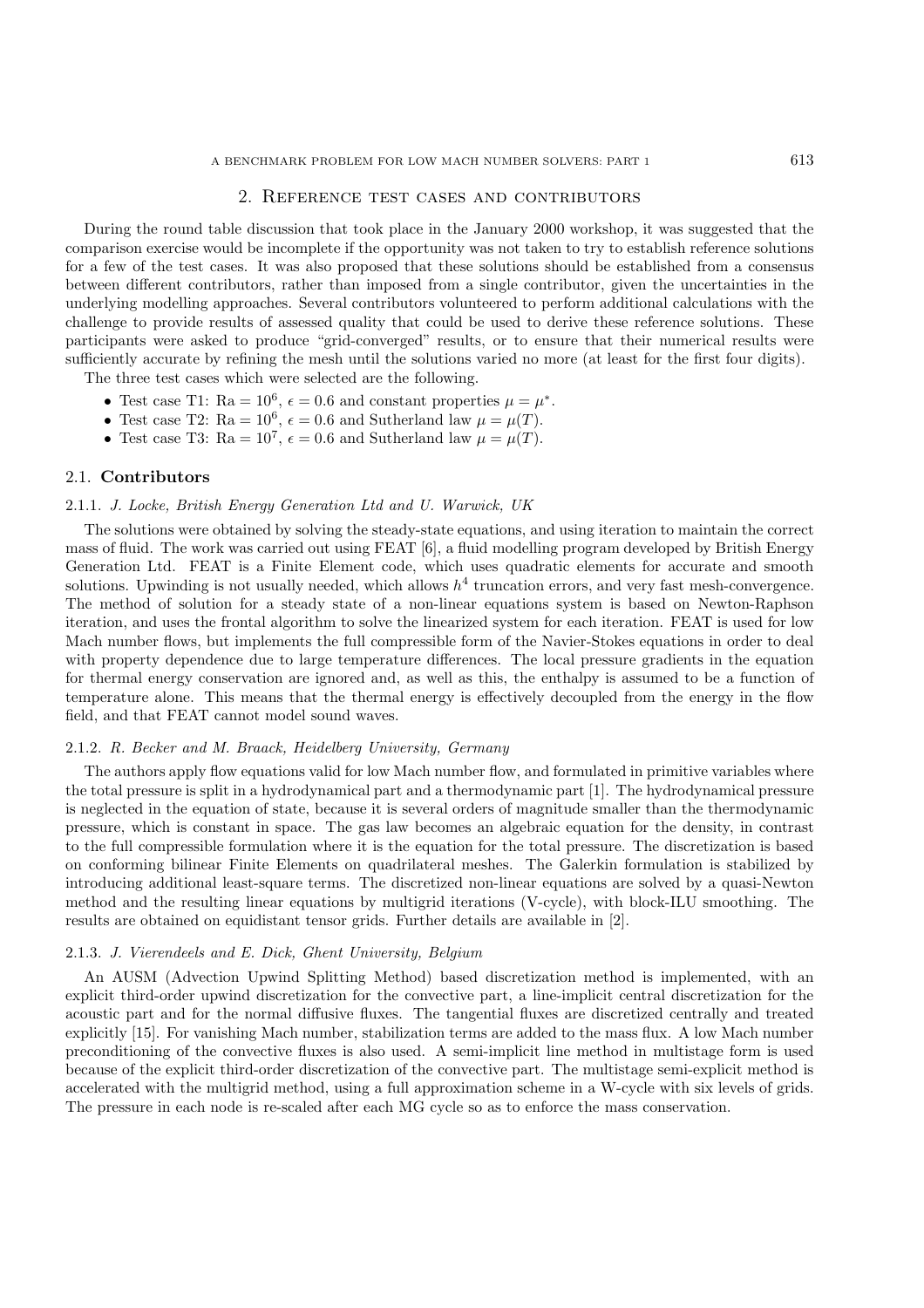#### $614$  P. LE QUÉRÉ *ET AL.*

## 2.1.4. *C. Weisman and P. Le Quéré, LIMSI, France*

The algorithm integrates in time the low Mach number equations formulated in primitive variables where the total pressure is split in a hydrodynamical part and a thermodynamic part. Time advancement is performed using a fractional time step method derived from the projection method used to compute incompressible flows. Spatial discretization uses a second order spatial approximation for both convective and diffusive fluxes on a standard finite volume staggered mesh. The momentum equations are advanced in time using an incremental ADI solver, using the old pressure field. A projection step is used to compute the velocity field with given divergence. This step involves the solution of a non separable Poisson equation, which is done using a multigrid algorithm. Spatial care was taken to ensure that all compatibility conditions were satisfied at the discrete level. Steady solutions were obtained by integrating long enough, and it was checked that the steady solutions were independent of the time step, thanks to the use of the incremental ADI solvers. Most computations were performed with Chebyshev and uniform grids in the horizontal and vertical direction, respectively.

## 2.1.5. *P. Le Quéré, LIMSI, France*

The test cases were computed using the algorithm described in [9]. This algorithm integrates the Low Mach number equations in unsteady form. The spatial approximation uses Chebyshev pseudo-spectral approximations in both spatial directions. The time stepping is second order and combines an explicit treatment of the convective terms with and implicit treatment of the diffusive terms. The resulting non separable Helmholtz equations are solved iteratively within each time step using an approximate factorization of the finite difference approximation of the Helmholtz operator as preconditioning. The divergence constraint is imposed using an Uzawa type iterative algorithm. Steady state solutions are obtained by integrating long enough.

#### 2.2. **Accuracy assessment**

Assessing the quality and quantifying the accuracy of numerical solutions is a matter of utmost importance which is drawing increasing attention under the name of verification and validation. For most general programs and configurations this is a very complex process which is described for instance in [10]. The problem at hand belongs to a class of configurations for which the process of accuracy assessment involves three different aspects:

- making sure that the computer program is bug free;
- making sure that the steady state solution has been obtained;
- quantifying the spatial discretization error.

Aside from obvious coding mistakes which should never be overlooked, the first point is related to the consistency of the overall discrete algorithm with the continuous equations, and will not be discussed here.

The second point is particularly important for unsteady algorithms where steady states are obtained by letting time run to infinity. Infinity corresponds to the time scale for the flow establishment in the cavity and it is known [13] that this time scale is a diffusive time scale corresponding to the time needed to damp the internal waves in the cavity core which scales like  $Ra^{1/2}$  in the dimensionless units considered here. For explicit or semi-implicit schemes with the usual stability strains, integrating for such a long time can require hundreds of thousands of time steps, resulting in very long CPU times.

Quantifying the spatial discretization error in order to produce a solution of increased accuracy can usually be done through a Richardson extrapolation. Richardson extrapolation consists of computing solutions on different meshes, determining the leading order of the truncation error and extrapolating these solutions to zero mesh size. Let  $f_h$ ,  $f_{h'}$ ,  $f_{h''}$  be the numerical approximations for a given scalar quantity f computed on three corresponding grids of of mesh size  $h \leq h' \leq h''$  respectively with  $\frac{h}{h'} = \frac{h'}{h''}$ . Assuming that these grid meshes fall within the asymptotic convergence region with the truncation error at leading order characterized by  $h^{\alpha}$ , it follows that:

$$
f_h = f + Ch^{\alpha}
$$
  
\n
$$
f_{h'} = f + Ch'^{\alpha}
$$
  
\n
$$
f_{h''} = f + Ch''^{\alpha}
$$
.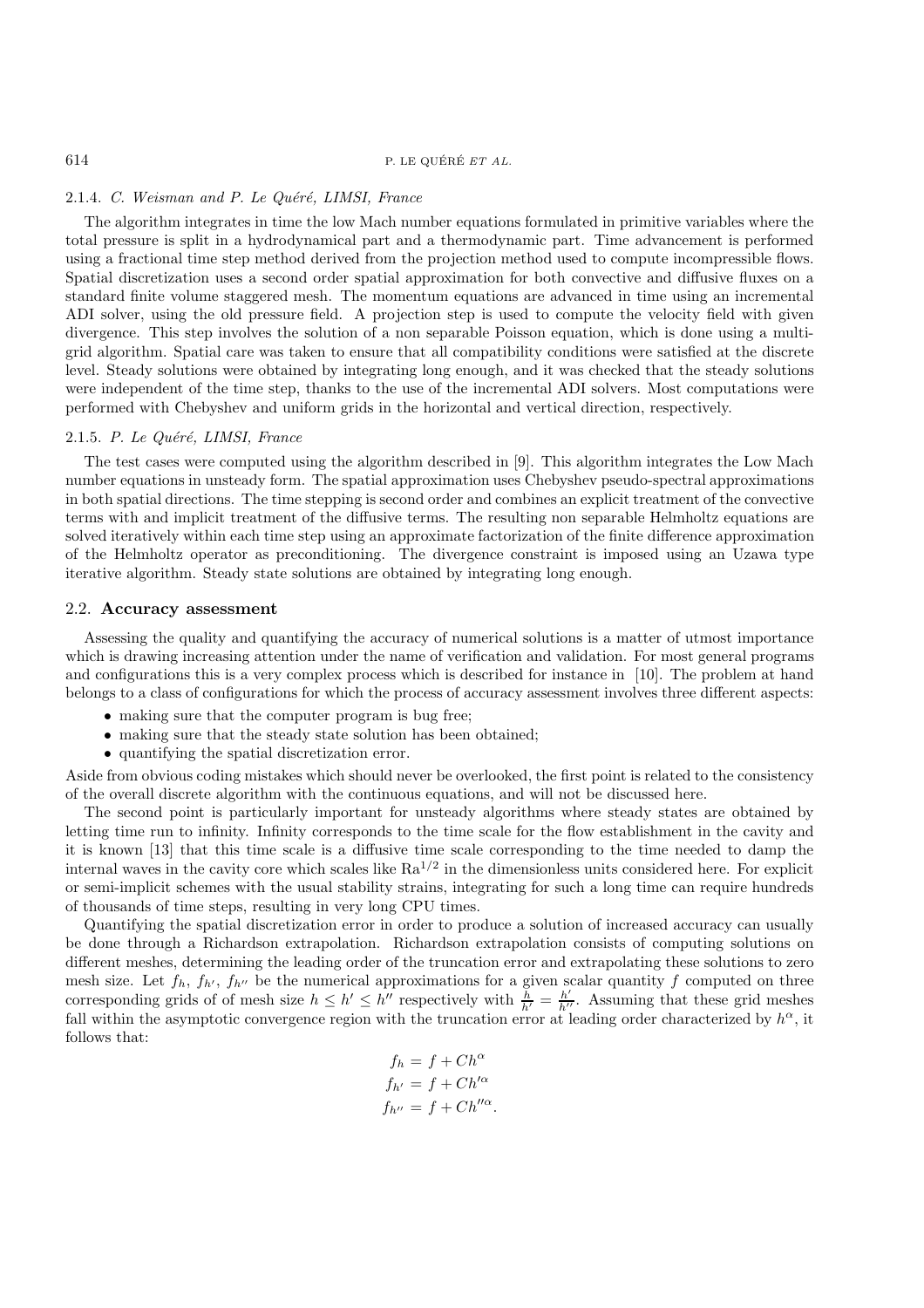|                                                                       | Locke<br>(FE)    | <b>Becker</b><br>$&$ Braack (FE) | Vierendeels<br>$&$ Dick $(FV)$ | Weisman<br>& Le Quéré (FV) | Le Quéré<br>(Spectral) | Reference<br>Solution |
|-----------------------------------------------------------------------|------------------|----------------------------------|--------------------------------|----------------------------|------------------------|-----------------------|
| Test case T1 (Ra = $10^6$ , $\epsilon = 0.6$ and constant properties) |                  |                                  |                                |                            |                        |                       |
| Nu(h)                                                                 | 8.859785         | 8.859780                         | 8.859783                       | 8.859781                   | 8.859777               | 8.85978               |
| Nu(c)                                                                 | 8.859789         | 8.859780                         | 8.859783                       | 8.859780                   | 8.859777               | 8.85978               |
| P/Po                                                                  | 0.8563379        | 0.8563379                        | 0.8563383                      | 0.8563376                  | 0.8563380              | 0.856338              |
| Mesh                                                                  | $160\times160$   | $4 \times 10^6$ d.o.f.           | $512 \times 512$               | $512 \times 512$           | $80 \times 80$         |                       |
| Test case T2 (Ra = $10^6$ , $\epsilon = 0.6$ and Sutherland law)      |                  |                                  |                                |                            |                        |                       |
| Nu(h)                                                                 | 8.686678         | 8.686605                         | 8.686587                       | 8.686583                   | 8.686581               | 8.6866                |
| Nu(c)                                                                 | 8.686617         | 8.686605                         | 8.686611                       | 8.686583                   | 8.686581               | 8.6866                |
| P/Po                                                                  | 0.9244872        | 0.9244874                        | 0.9244877                      | 0.9244872                  | 0.9244873              | 0.924487              |
| Mesh                                                                  | $160 \times 160$ | $4 \times 10^6$ d.o.f.           | $512 \times 512$               | $1024 \times 1024$         | $80 \times 80$         |                       |
| Test case T3 (Ra = $10^7$ , $\epsilon = 0.6$ and Sutherland law)      |                  |                                  |                                |                            |                        |                       |
| Nu(h)                                                                 | 16.240740        | 16.241060                        | 16.2409905                     | 16.24097                   |                        | 16.2410               |
| Nu(c)                                                                 | 16.240740        | 16.241060                        | 16.2411507                     | 16.24097                   |                        | 16.2410               |
| P/Po                                                                  | 0.9226343        | 0.9226358                        | 0.92263384                     | 0.92263384                 |                        | 0.92263               |
| Mesh                                                                  | $160 \times 160$ | $4 \times 10^6$ d.o.f.           | $512 \times 512$               | $1024 \times 1024$         |                        |                       |

Table 1. Reference results obtained in 2000.

Combining these equation leads to the values of  $\alpha$  and C:

$$
\alpha = \frac{\ln\left(\frac{f_h - f'_h}{f'_h - f''_h}\right)}{\ln\left(\frac{h}{h'}\right)}, \qquad C = \frac{f_h - f'_h}{h^{\alpha}\left(1 - \left(\frac{h'}{h}\right)^{\alpha}\right)};
$$

which allows for the computation of the extrapolated value for  $f$ . This procedure works if higher order terms are really negligible *i.e.* if  $f_h = f + Ch^{\alpha}$  is a good approximation of the truncation error for the coarser grid (see [10] for a thorough discussion).

# 3. Reference solutions (2000)

Table 1 summarizes the converged results obtained for each of the three test cases from the 5 different contributions. As can be seen, an excellent agreement is obtained between the different contributions and the last column provides a reference solution with all digits exact given the usual rounding conventions. The accuracy of reference solution T1 is close to  $10^{-6}$ , whereas that of solutions T2 and T3 is slightly lower and around  $10^{-5}$ . It is to be noted that establishing these reference solutions has required computing solutions over very fine meshes in most cases (except for Locke) and that significant computing resources were involved. It should also be noted that the level of agreement is quite exceptional given the fact that all these contributions do not solve exactly the same physical model (some use the full compressible equations while others use the low-Mach number equations). The last comment is that one should not try to derive reference solutions of